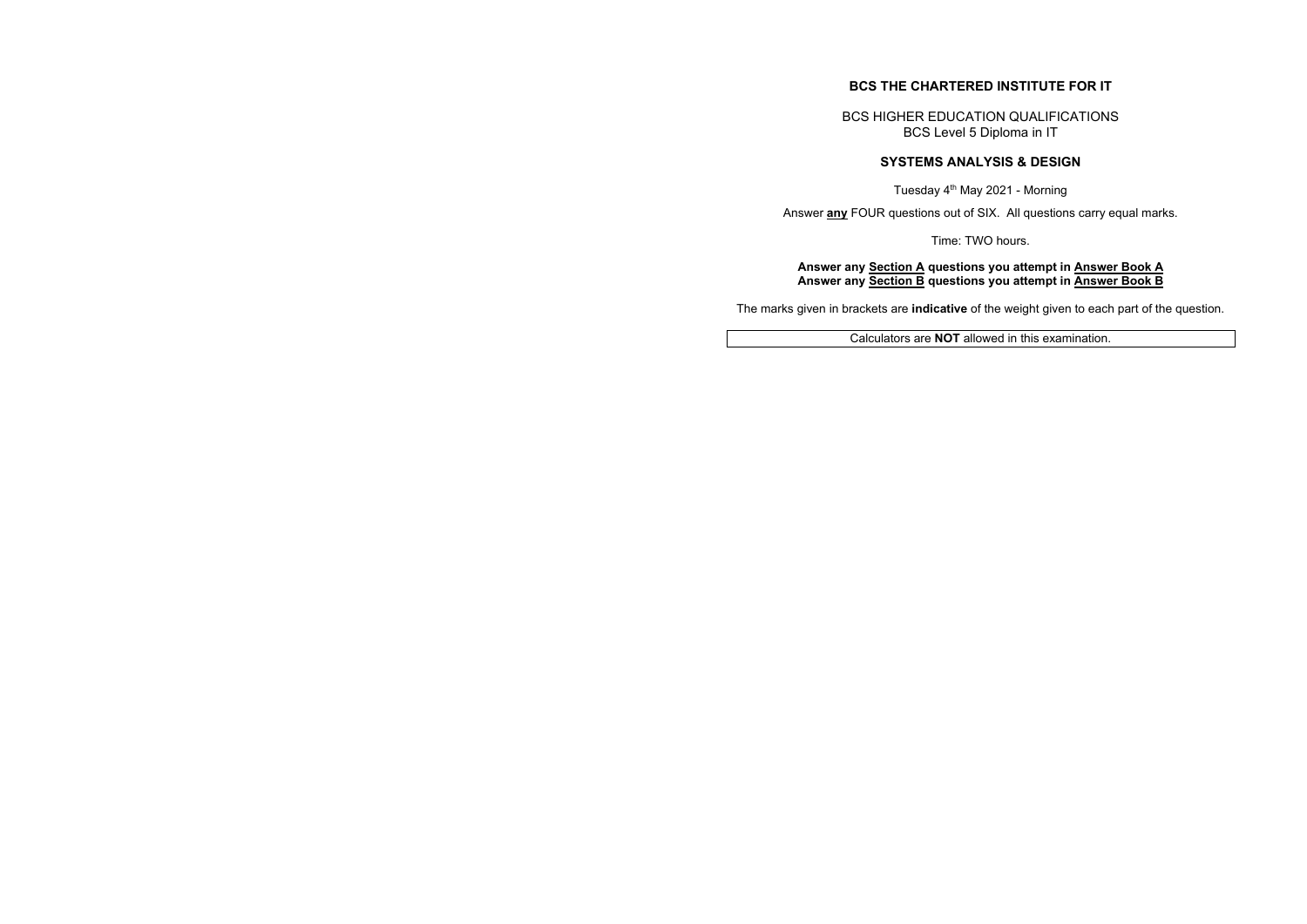#### **Case Study for both sections A and B**

BCSCabs is an independent taxi company operating in a major city. BCSCabs owns taxis which it rents out to drivers on an annual basis. Each vehicle is effectively rented out to three drivers to cover three 8 hour shifts in a day. BCSCabs is a profitable company because it has built up a good reputation locally, and there is always a waiting list of drivers wanting to apply to rent a vehicle. BCSCabs expands gradually by purchasing new vehicles from local car dealers.

Each driver pays an annual rental fee in advance to BCSCabs in return for use of a vehicle for 8 hours a day every day of the year. In addition to the annual rental, BCSCabs takes 5% of the money a driver earns every week. BCSCabs is responsible for taxing, insuring and maintaining the vehicles. If a vehicle is due for a service or needs to be repaired, BCSCabs contacts a garage and arranges it. BCSCabs keeps records of the repairs and services for each vehicle, and records of the corresponding garages.

At the end of each shift, drivers give the money they have earned to BCSCabs. If they needed to refuel the vehicle, they also submit an expense claim at the end of the shift. At the end of every week, BCSCabs calculates the amount owed to each driver based on the money earned from fares, the expense claims and the deduction of 5%. The drivers are then paid.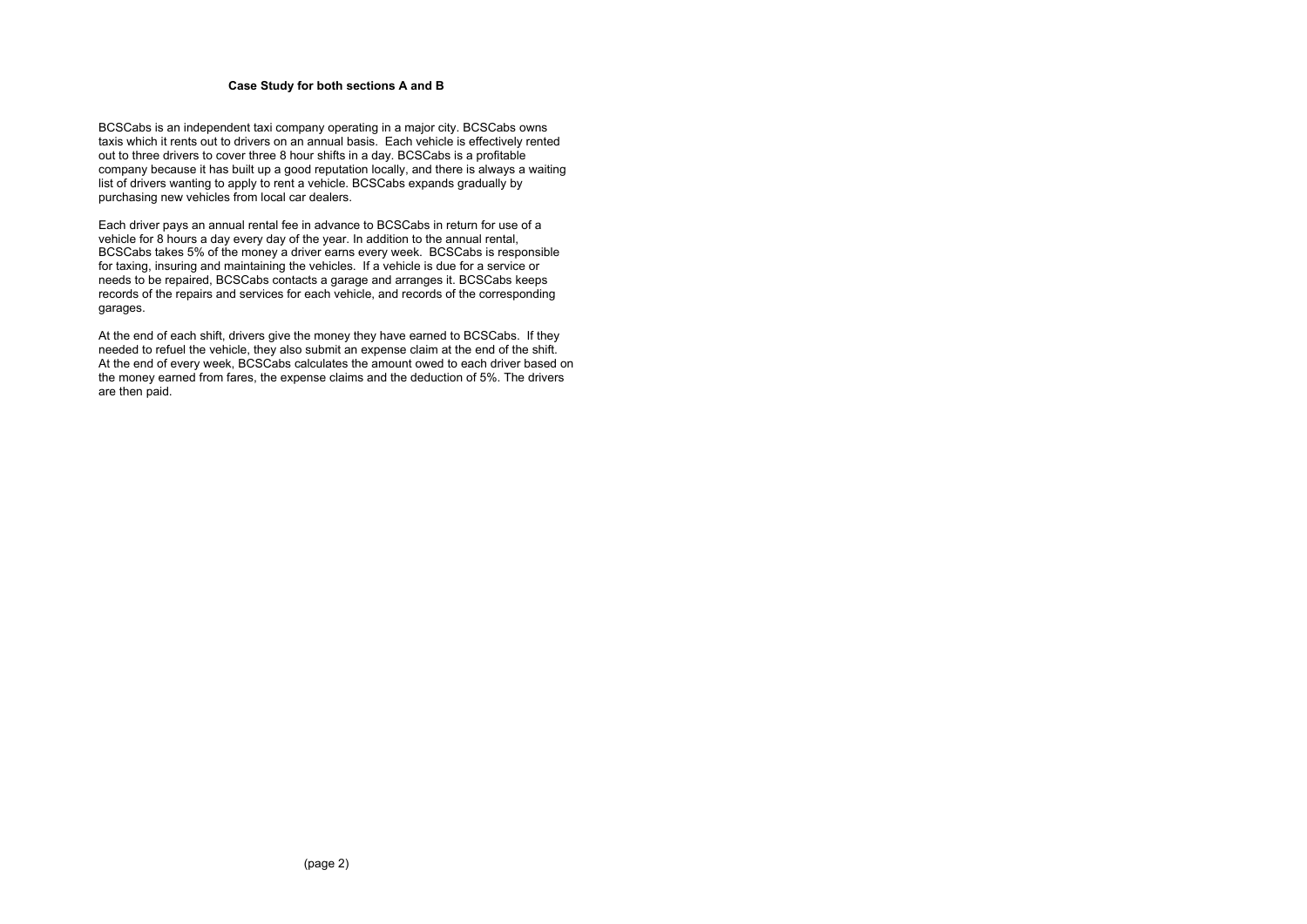# **Section A Answer Section A questions in Answer Book A**

**(5 Marks)** 

**(10 Marks)** 

- **A1.** 
	- a) Develop a context diagram for BCSCabs.
	- b) Develop a level one Data Flow Diagram consistent with your context diagram.
	- is no need to model the BCSCabs company scenario again, but you **SHOULD** describe the notation of the business activity model as part of your comparison.

c) Compare the technique of data flow modelling with business activity modelling. There **(10 Marks)** 

#### **A2.**

a) With reference to the BCSCabs case study, produce a system Use Case Description for the normal scenario of the Use Case 'Calculate the amount owed to pay driver'

**(10 Marks)** 

- which can be used at the end of each week to assist payroll.
- b) With reference to your Use Case Description, illustrate what an alternative scenario is and how they are handled in use case realisation.
- c) Explain how you might use a prototyping approach to develop a user interface that supports the Use Case we have been discussing.

**(7 Marks)** 

**(8 Marks)** 

#### **A3.**

**(7 Marks)** 

- a) What is meant by the term "evolutionary prototyping" as used in software development?
- b) What tools could you use when following an evolutionary prototyping approach?
- and give an example for each, illustrating how you would use it with reference to BCSCabs.

**(8 Marks)** 

c) Describe the differences between high fidelity prototyping and low fidelity prototyping

**(10 Marks)** 

**[Turn Over]**